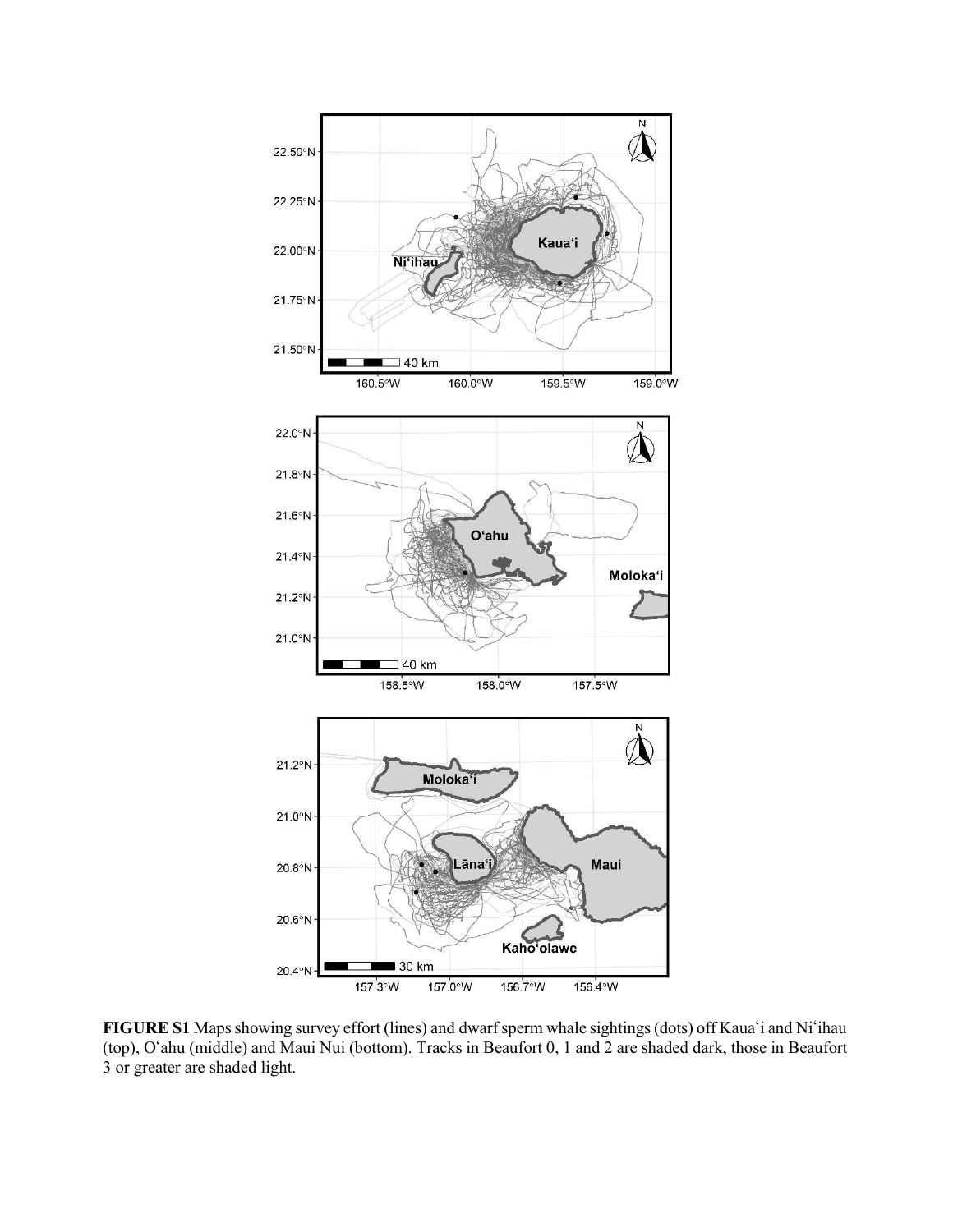

**FIGURE S2** Maps showing travel path of dwarf sperm whale groups based on position of drone during October 28, 2019 (top) and November 6, 2019 (bottom) encounters. Start and end locations are indicated, and segments when animals were visible are joined by a dashed line in consecutive order.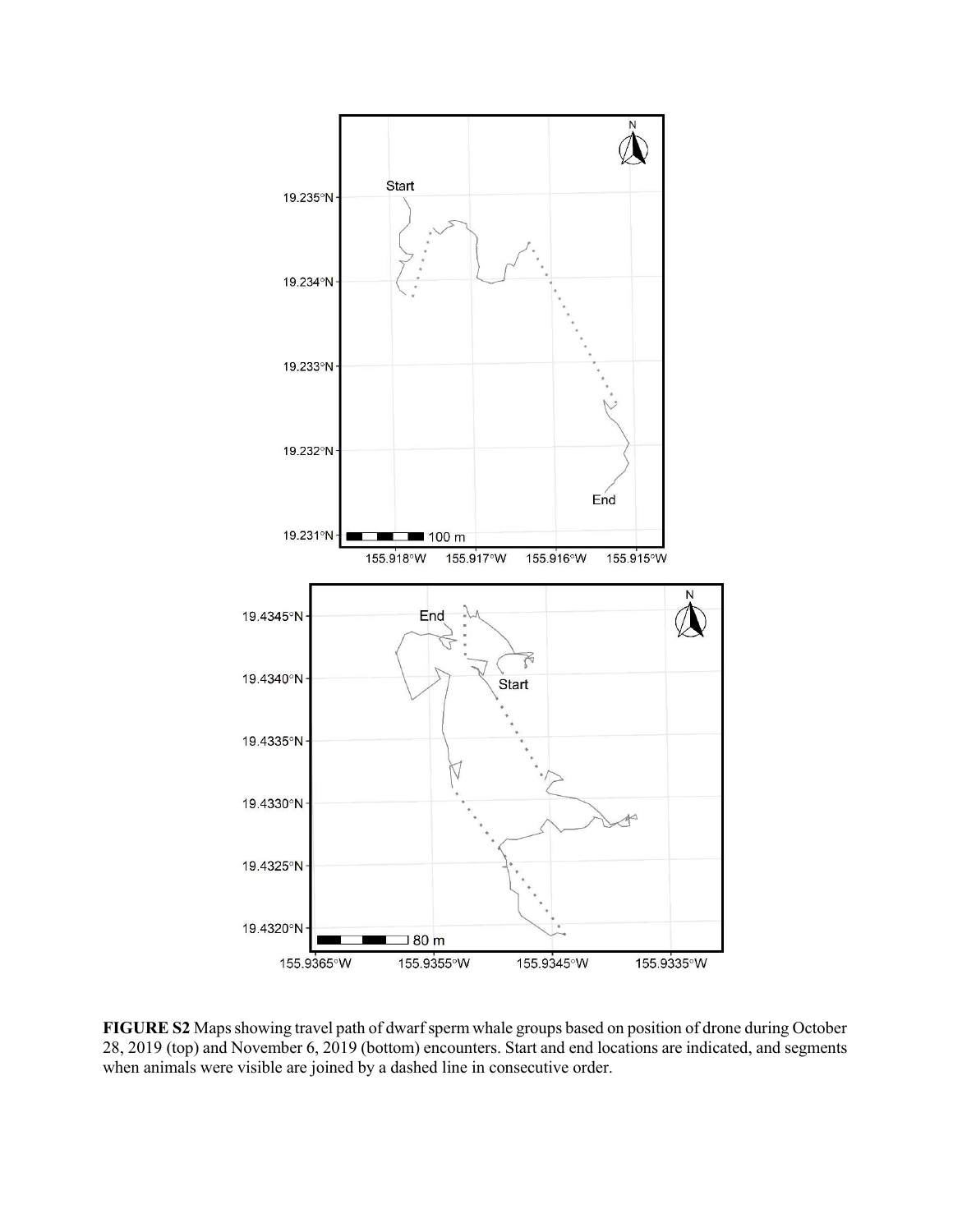**TABLE S1** Information on individual dwarf sperm whales with betweenness centralities (i.e., the extent to which a node acts as a bridge between two nodes) greater than zero (values calculated from a network restricted to individuals slightly distinctive or greater with fair or better photo qualities. Individuals that are cutpoints in the network are in bold.

П

| <b>Individual ID</b> | Span of years<br>seen | <b>Number of</b><br>times seen | <b>Betweenness</b><br>centrality | Age/sex if known or<br>inferred |
|----------------------|-----------------------|--------------------------------|----------------------------------|---------------------------------|
| <b>HIKs011</b>       | 2.45                  | $\overline{2}$                 | 108.0                            | Adult female                    |
| <b>HIKs020</b>       | 14.90                 | 14                             | 264.7                            | Adult female                    |
| <b>HIKs035</b>       | 6.16                  | $\tau$                         | 487.7                            | Adult male                      |
| <b>HIKs037</b>       | 1.67                  | $\overline{2}$                 | 74.0                             |                                 |
| <b>HIKs042</b>       | 4.21                  | $\overline{3}$                 | 37.3                             | Adult male                      |
| <b>HIKs044</b>       | 1.96                  | $\overline{4}$                 | 263.0                            | Adult male                      |
| <b>HIKs050</b>       | 5.22                  | $\tau$                         | 112.8                            | Adult male                      |
| <b>HIKs053</b>       | 1.13                  | $\overline{2}$                 | 140.0                            | Adult female                    |
| <b>HIKs055</b>       | 3.45                  | $\overline{2}$                 | 74.0                             | Adult                           |
| <b>HIKs061</b>       | 5.02                  | $\overline{3}$                 | 38.0                             | Adult                           |
| <b>HIKs078</b>       | 1.25                  | $\overline{4}$                 | 207.5                            | Adult                           |
| <b>HIKs086</b>       | 1.56                  | $\overline{4}$                 | 178.0                            | Adult female                    |
| <b>HIKs098</b>       | 4.03                  | $\overline{2}$                 | 108.0                            | Subadult                        |
| <b>HIKs103</b>       | 6.59                  | $\mathfrak{Z}$                 | 170.0                            | Adult                           |
| <b>HIKs107</b>       | 1.46                  | $\overline{3}$                 | 38.0                             | Adult female                    |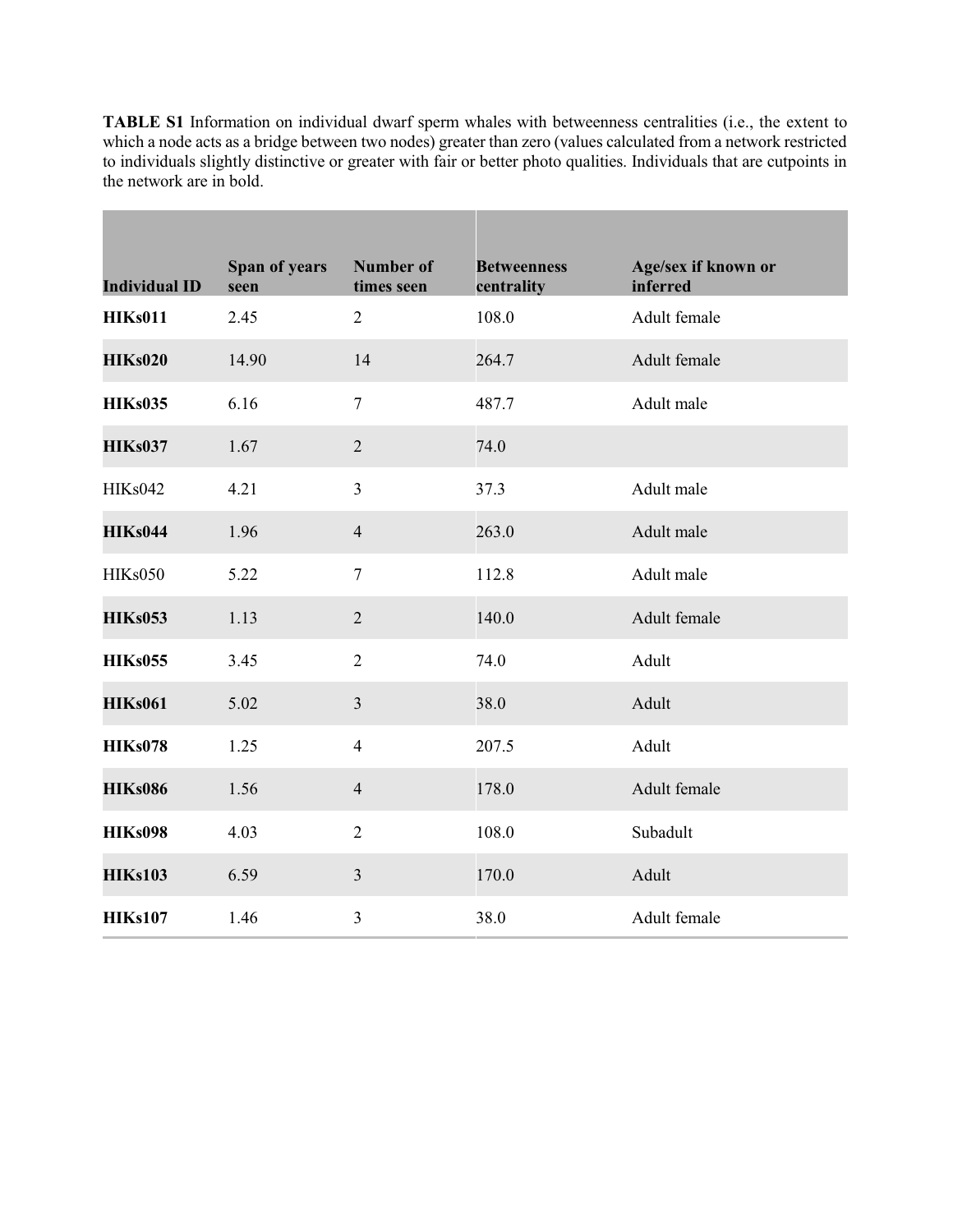### **Sources of injuries and markings**

Three of the four wounds from large sharks were only partially healed, with white or reddish tissue visible. The fourth case (one of the two on the dorsal fin) appeared to be completely healed, had re-pigmented, and was visible only because of excellent quality photos and lighting conditions (Figure 8e). Two of the individuals(one with the healed dorsal fin wound, and the other with a bite wound on the mid-back) were re-sighted after the wounds were first documented, at periods of 0.12 and 5.22 years, respectively. The other individual with the bite wound on the dorsal fin was documented off Lāna'i, and thus had a low likelihood of being resighted given the small number of identifications available. Three other individuals were missing part of their dorsal fin, which could possibly have been due to bites from large sharks, but the wounds were completely healed (e.g., Figure 8g,h), and photo quality precluded assessment of subtle scarring that might have been informative for determining the cause of the injuries. Nine individuals were documented with holes through the dorsal fin (e.g., Figure 9b), including one individual with two holes through the fin. Holes varied in size from small holes (e.g., <1 cm diameter) to the size of a bite wound from an adult cookiecutter shark (e.g., 6–88 cm; Muñoz- Chápuli et al., 1988).

### **UAS operations**

Drone operations were undertaken with two groups encountered in 2019. In both cases, groups were sighted in Beaufort 1 sea conditions and relatively early in the morning (08:50 HST on October 28 and 08:55 HST on November 6), and thus there was minimal glare on the water surface when the drone was directly over the animals. Horizontal travel speeds were calculated from each video segment when animals were visible beneath the drone, using the summed distance between consecutive locations of the drone recorded every five seconds, and the summed time for each segment of drone footage. Means and standard deviations (*SD*s) are presented for horizontal travel speeds for each encounter.

#### *October 28, 2019 encounter*

On October 28, the drone was launched within a minute of the group being sighted, and the first individual was in view on the drone's camera within 21 s of launch. This group was sighted about 110 m from the research vessel and followed for 20 min. The flight lasted 18 min and 51 s, with 11 min and 45 s of video being recorded. Video recording was stopped when animals dove and resumed when they became visible again. The estimated group size from the boat-based observers was 4/4/5, and four individuals were documented from the video and were photo-identified from the boat-based photographers. Two of the four were considered not distinctive based on dorsal fin markings, but it was possible to match individual IDs to those identified in the video, based on relative size and markings. Based on relative size the distinctive individual (HIKs165) was considered an adult, and one nondistinctive individual (HIKs166) was considered a juvenile. HIKs165 had a large injury to the peduncle, consistent with a line wrap (Figure 9g,h). The remaining two individuals (HIKs167 and HIKs168) were considered likely adults, based on relative size and the number of scars visible. HIKs168 had scarring on the dorsal fin and back immediately behind the dorsal fin consistent with a fishery interaction (Figure 9f). One or more individuals were visible in theframe for periods ranging from 1 sec to 3 min 25 sec, although there was often overlap of individuals that moved into or out of the frame of view. Note that on some occasions individuals left the frame by diving out of sight, rather than traveling laterally away from the individual the drone wasfocused on. All four individuals were documented engaging in slow rolling at the surface and logging behavior (Video S1), with the duration of logging events ranging from 18 s to 1 min 16 s (median = 24 s). During logging, sculling motions of both the flippers and flukes were observed, and a wake was visible behind the individuals, indicating movement even while logging at the surface. On occasion one or more individuals were observed logging while another was subsurface. There were periods where the altitude of the drone was too high to confirm whether an animal exhaled, however, a total of 53 breaths were documented, 40 while the individuals were logging (including the first breath occurring when logging was initiated), and 13 while the